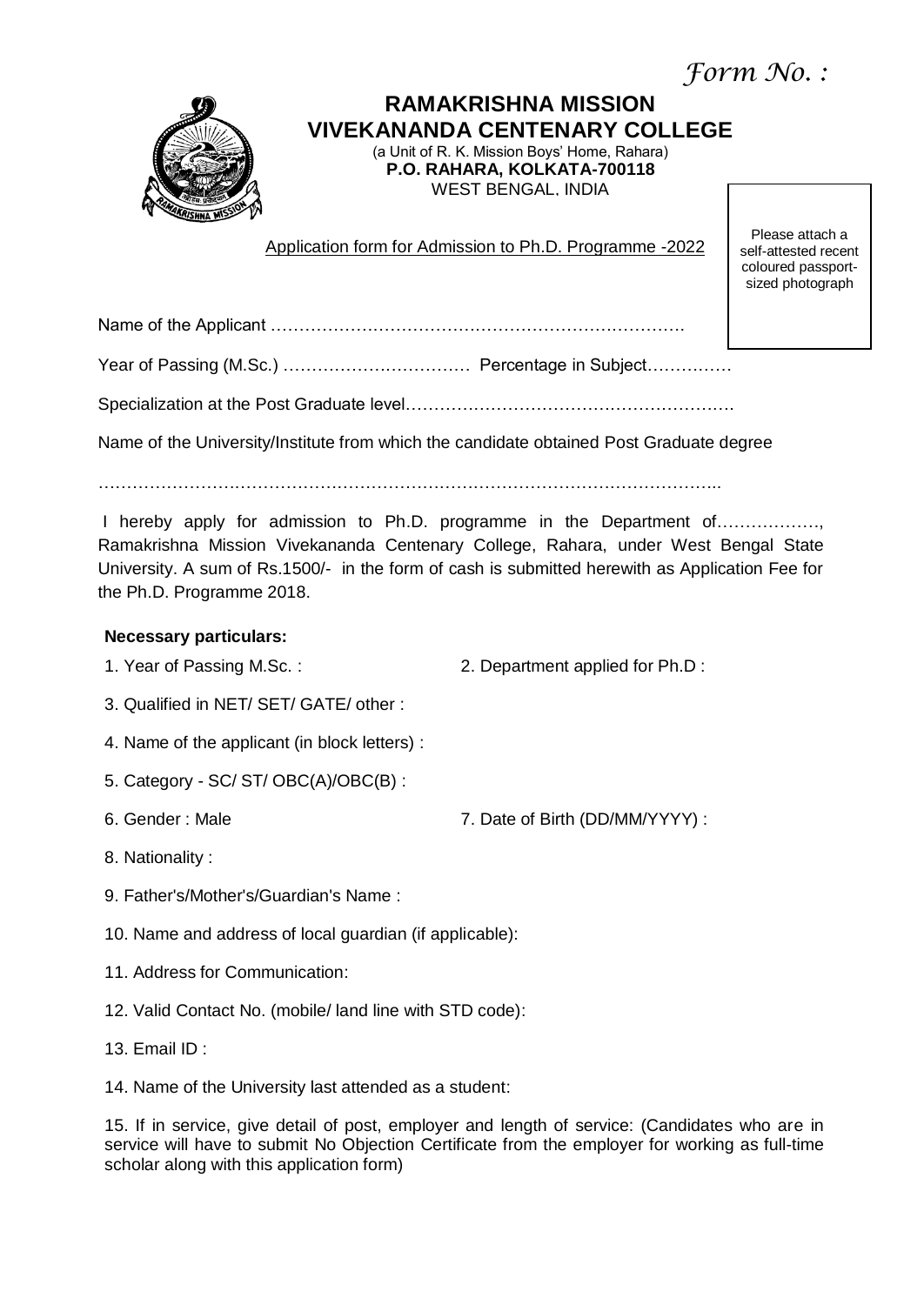## **Academic Qualification:**

| of<br><b>Name</b><br><b>Examination</b> | Year | Board/<br><b>University</b> | <b>Subjects</b><br>taken | Div./Class | % of marks |
|-----------------------------------------|------|-----------------------------|--------------------------|------------|------------|
|                                         |      |                             |                          |            |            |
|                                         |      |                             |                          |            |            |
|                                         |      |                             |                          |            |            |
|                                         |      |                             |                          |            |            |
|                                         |      |                             |                          |            |            |
|                                         |      |                             |                          |            |            |
|                                         |      |                             |                          |            |            |

(\* Attach all relevant Marksheets / Certificates xerox copy)

#### **Declaration:**

Statements made above are true and correct and the documents furnished along with the form are genuine to the best of my knowledge and belief. In case any of the documents is subsequently detected to be fake or false, my registration in the University shall be liable to be cancelled. I also declare that I shall obey the rules related to attendance framed by the University/ Government of West Bengal / UGC, otherwise disciplinary action may be taken against me. I promise that I shall abide by the College Rules now in force and also those that may be issued in future. I have also gone through all the details notified on the Notice Board and shall act accordingly

Date : ............................................. ……………………………………………………

( Signature of the Student )

### **Father's / Guardian's Declaration :**

I shall see that my son / ward abides by the above declaration / undertaking. I shall withdraw him from the College if he fails to maintain proper discipline in the College or to show satisfactory progress in his studies. I shall co-operate with the Authorities of the College in every respect. I will be responsible to bear all his educational expenses.

Date : ............................................. ……………………………………………………

( Signature of the Father /Guardian )

Documents to be attached : a) All Xerox copies of Marksheets/Certificates b) Date of birth proof document